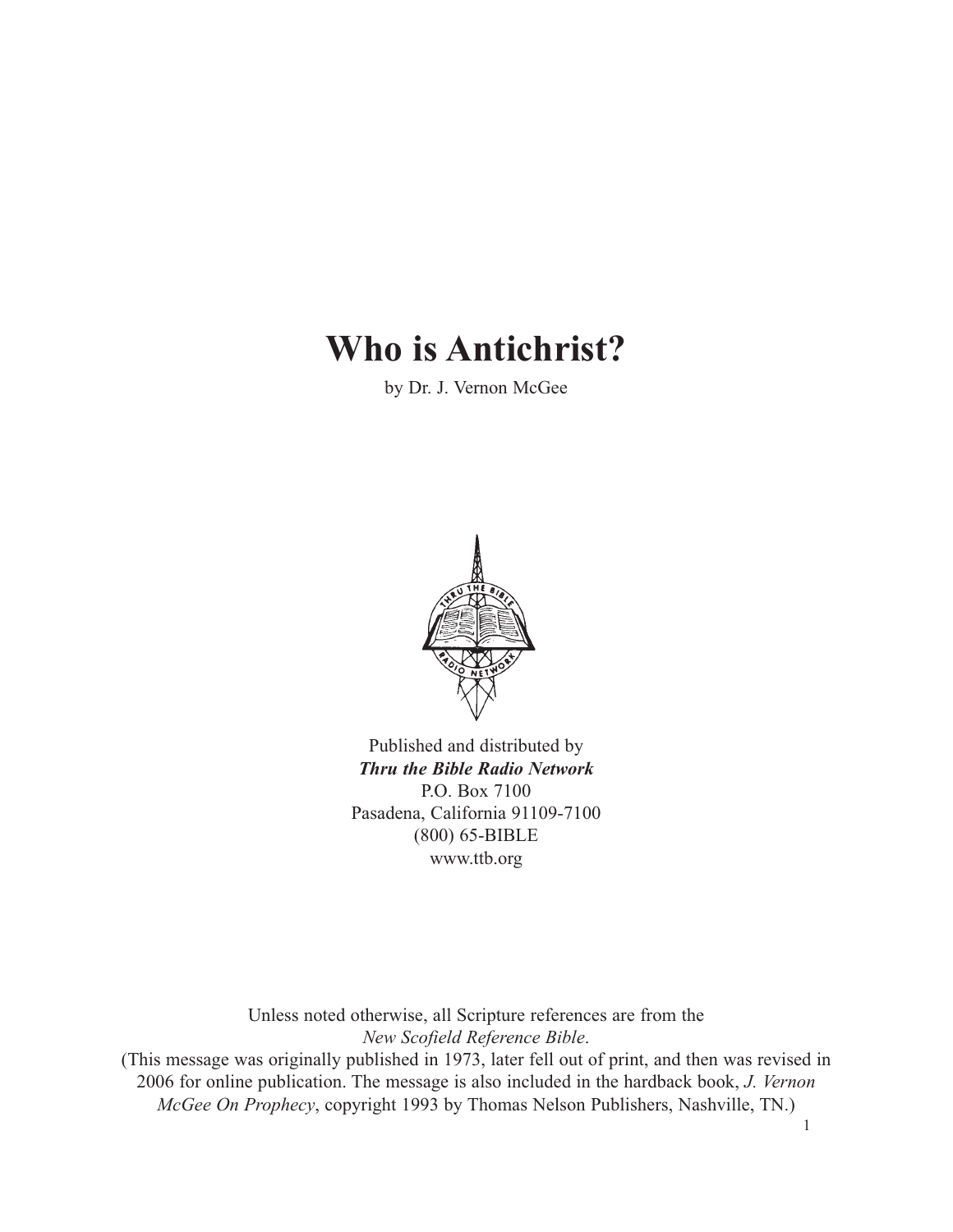*Now we beseech you, brethren, by the coming of our Lord Jesus Christ, and by our gathering together unto him, that ye be not soon shaken in mind, or be troubled, neither by spirit, nor by word, nor by letter as from us, as that the day of the Lord is present. Let no man deceive you by any means; for that day shall not come, except there come the falling away first, and that man of sin be revealed, the son of perdition, who opposeth and exalteth himself above all that is called God, or that is worshiped, so that he, as God, sitteth in the temple of God, showing himself that he is God. Remember ye not that, when I was yet with you, I told you these things? And now ye know what restraineth that he might be revealed in his time. For the mystery of iniquity doth already work; only he who now hindereth will continue to hinder until he be taken out of the way. And then shall that wicked one be revealed, whom the Lord shall consume with the spirit of his mouth, and shall destroy with the brightness of his coming, even him whose coming is after the working of Satan with all power and signs and lying wonders, and with all deceivableness of unrighteousness in them that perish, because they received not the love of the truth, that they might be saved. And for this cause God shall send them strong delusion, that they should believe the lie, that they all might be judged who believed not the truth, but had pleasure in unrighteousness.* (2 Thessalonians 2:1-12)

Across the pages of Scripture passes a character who is awesome and appalling. This menacing figure is mysterious; he is hazy and enigmatic. Sometimes he's a shady character. Again, he is an evil influence. Then again, he is an angel of light. There is actually no crystal-clear, cameo-cut presentation of him. He moves on the borderline of the natural and the supernatural.

Who is this man who is called "that man of sin" in 2 Thessalonians 2:3? Some expositors from the very beginning have seen him as only an evil influence in the world. We will look at that passage where the apostle John speaks of him as "that spirit of antichrist." Of course, this does not preclude him from being a person, which I believe he is, and I think most accept that today. John does identify him as a person, and John alone calls him by the name Antichrist. This does not mean, of course, that only John refers to him; Antichrist has many names in Scripture. Just as most crooks have aliases, Antichrist has more aliases than any person I know of. He has thirty names which are given on the pages of Scripture. Also, many figures of speech are used in God's Word to speak of him, to set him before us, and they occur again and again. Also, there are many types of him in Scripture, and I'll be referring to that later in this message.

Now let's nail down some facts concerning this very elusive character to see if he is a person or an influence, or both. We can begin by saying that the FBI hasn't been able to get his fingerprints, and they have gathered no facts concerning him. They do not have a dossier on him, yet Scripture pinpoints some means of identification as well as the time he appears. I think that the time he appears is the all-important question. And this will be the principal subject of this message.

Let's look at the name Antichrist for just a moment. Notice first the preposition "anti" that appears before the name of Christ and which forms his name. "Anti" has two meanings. It can mean "against." It also can mean "instead of." It can be a substitute, and it can be a very good substitute or subterfuge for something. It means "in place of" or "in imitation of."

This, then, raises the question: Is he a false Christ, or is he an enemy of Christ? Where is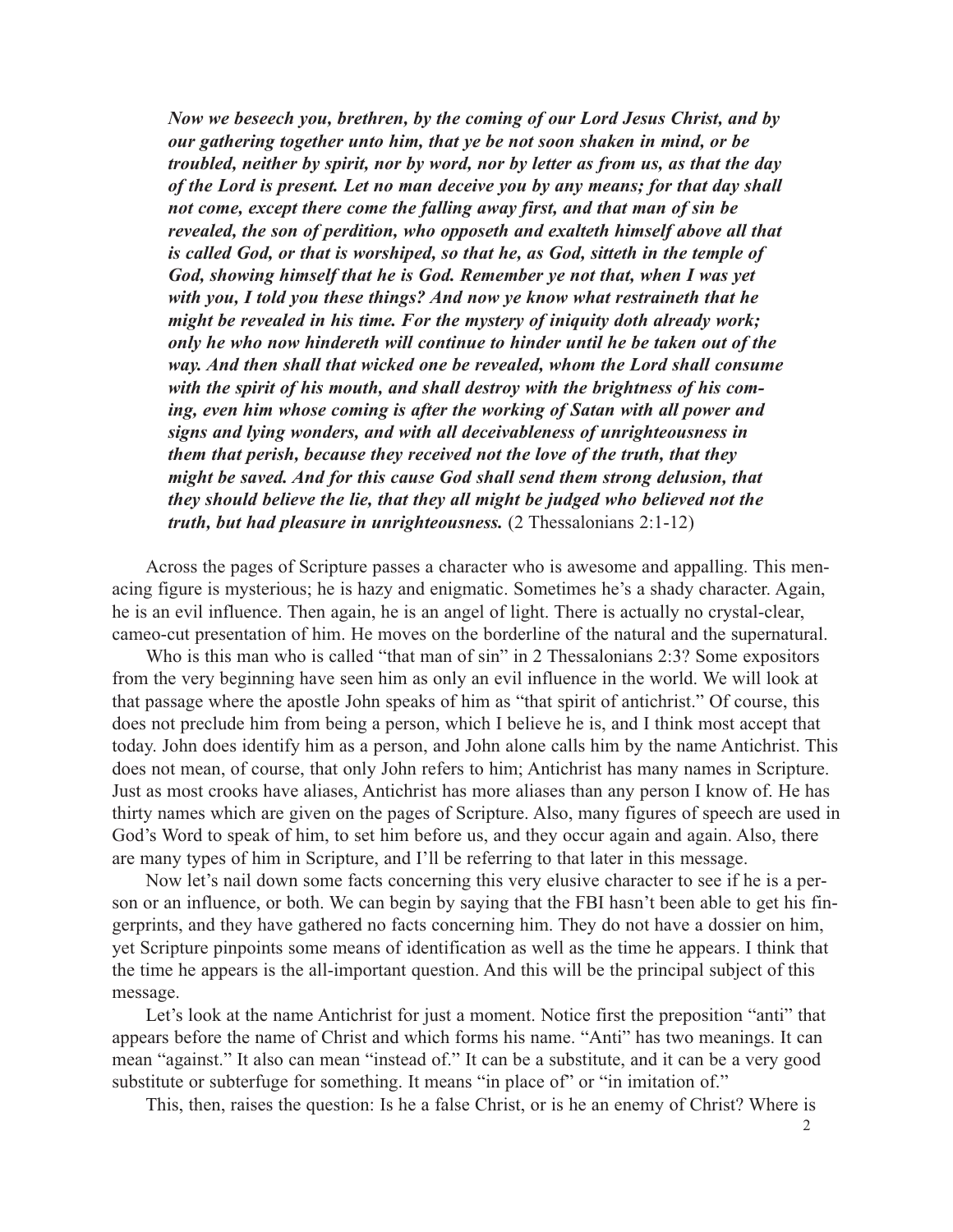the emphasis placed?

#### **Enemy or Imitator?**

Let's turn first to the epistles of John and see what John has to say about him. I'm going to consider every reference that he has given concerning him. The first is in 1 John 2:18. He begins by saying, "Little children, it is the last time," yet it has been nineteen hundred years since John wrote that. We've been living in the last days for a long time.

# *Little children, it is the last time; and as ye have heard that antichrist shall come, even now are there many antichrists, by which we know that it is the last time.* (1 John 2:18)

Notice that John not only says there is *going* to be an Antichrist, but already in his day there were many antichrists.

Now what was the thing that identified an antichrist? It was one who denied the deity of Jesus Christ. That is the primary definition of Antichrist, as we are told in the following verse:

# *Who is a liar but he that denieth that Jesus is the Christ? He is antichrist, that denieth the Father and the Son.* (1 John 2:22)

So you see, Antichrist is against Christ, and he denies the deity of Christ. We see now he is an enemy of Christ.

John will continue this in the fourth chapter:

*Beloved, believe not every spirit, but test the spirits whether they are of God; because many false prophets are gone out into the world. By this know ye the Spirit of God: every spirit that confesseth that Jesus Christ is come in the flesh is of God; and every spirit that confesseth not that Jesus Christ is come in the flesh is not of God; and this is that spirit of antichrist, of which ye have heard that it should come, and even now already is it in the world.* (1 John 4:1-3)

What is the spirit of antichrist? It is that which denies the deity of the Lord Jesus Christ. For example, and I say this dogmatically, the rock opera *Jesus Christ Superstar* is antichrist. It denies the deity of Christ. I don't want to be ugly, but I must add that every liberal preacher who denies the deity of Christ is an antichrist – but not the Antichrist. You are antichrist when you deny the deity of Christ. You are an enemy of Jesus Christ. That's very important, I think, to see.

The Lord Jesus Himself, you remember, said that many would come in His name and they would deceive many. They would be pseudo-christs; they would pretend to be Christ. And John says: "…And this is that spirit of antichrist, of which ye have heard that it should come, and even now already is it in the world."

John nails it down. That is antichrist.

Now in his second epistle John gives the other side: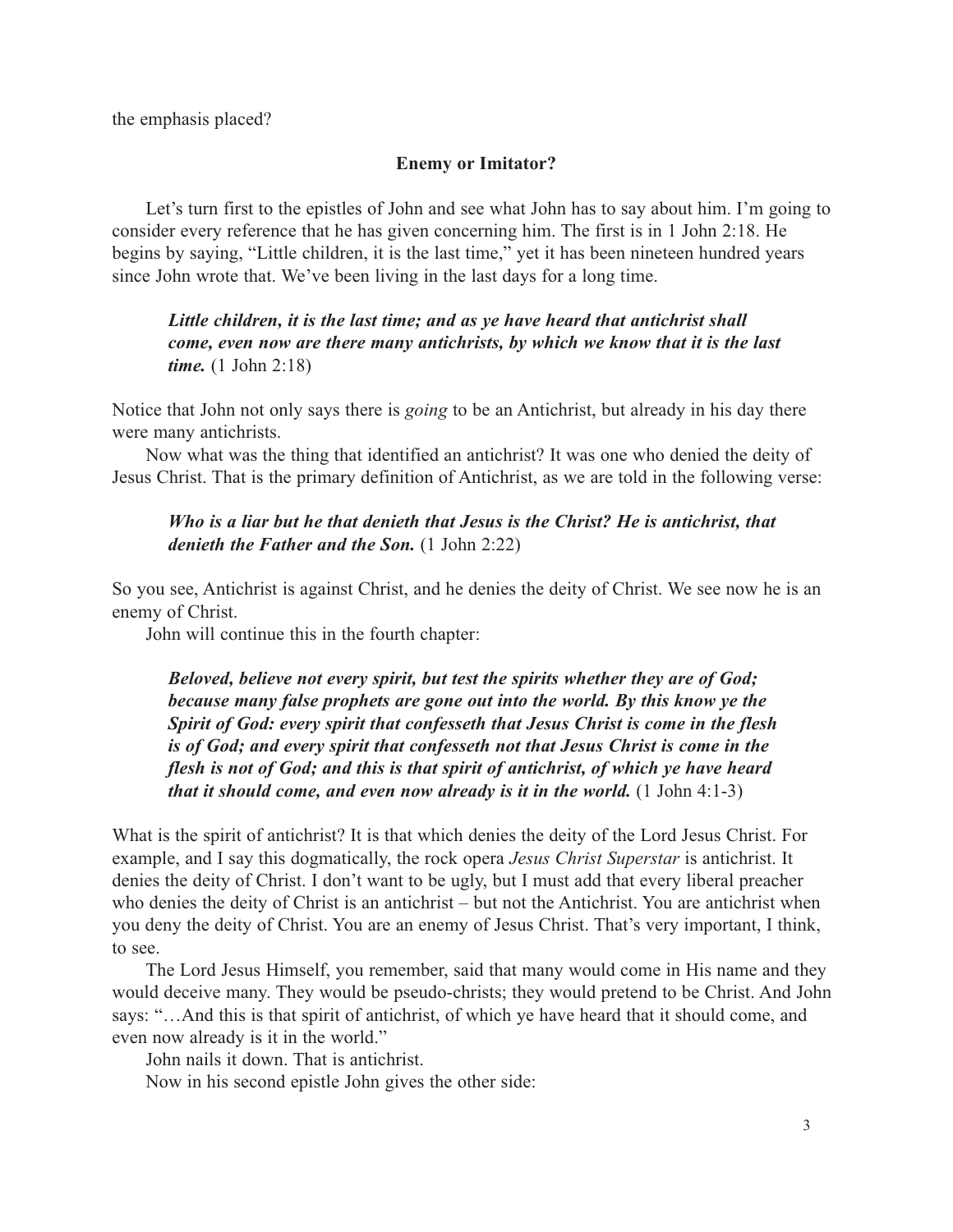#### *For many deceivers are entered into the world, who confess not that Jesus Christ cometh in the flesh. This is a deceiver and an antichrist.* (2 John 7)

He is a deceiver. He pretends to be Christ. On one side he is an enemy of Christ. On another side, he is a deceiver.

How can we reconcile these two aspects of the person of Antichrist? How can Antichrist, when he appears be an enemy of Christ, at the same time pretend to be Christ? Well, this has troubled me for a long time, and I have given a lot of thought to it. Probably anybody else would have discovered it in a minute, but it took me a long time to discover it.

Now I want to turn your attention to the thirteenth chapter of the Book of Revelation. And if you will forgive me, I am going to quote my own translation – which I do not recommend, as I call it the McGeeicus Ad Absurdum translation! All I've attempted to do is to lift out of the original Greek the meaning of the words. It is a little different and I hope a little clearer. Here are the first four verses:

*And he stood on the sand of the sea; and I saw a* [wild] *beast coming up out of the sea, having ten horns and seven heads, and on his horns ten diadems, and upon his heads names of blasphemy. And the* [wild] *beast which I saw was like unto a panther, and his feet were as the feet of a bear; and his mouth as the mouth of a lion: and the dragon gave him his power; and his throne, and great authority. And one of his heads as though it had been slain unto death; and his stroke of death was healed; and the whole* [inhabited] *earth wondered after the beast. And they worshiped the dragon* [this is Satan worship, by the way]*, because he gave his authority unto the beast; and they worshiped the beast, saying, who is like unto the beast? And who is able to war with him?*

Now I want to drop down to verses 11-14:

*And I saw another* [wild] *beast coming up out of the earth, and he had two horns like a lamb, and he was speaking as a dragon. And he exerciseth all the authority of the first* [wild] *beast in his presence. And he maketh the earth and the dwellers therein to worship the first* [wild] *beast, whose wound of death was healed. And he doeth great signs, that he should even make fire to come down out of heaven into the earth in the sight of men. And he deceiveth the dwellers on the earth through the signs which it was given him to do in the presence of the* [wild] *beast; saying to the dwellers on the earth that they should make an image to the beast who hath the stroke of the sword and lived.*

In this passage that I've quoted from Revelation 13, there are two beasts represented. The first beast is Antichrist, the enemy of Christ. The second beast, the false prophet, is like a lamb – but he's not a lamb. He's a wild beast underneath. Now this is the one who pretends to be Christ. And you will recall the Lord Jesus in the Olivet Discourse repeatedly warned about one coming in His name. He said, "Many will come in my name and say, 'I'm Christ.' Don't be deceived by that." Now we today have so lowered our conception of the Person of Christ, that I think we would accept any man who could bring peace to this world. I do not think the world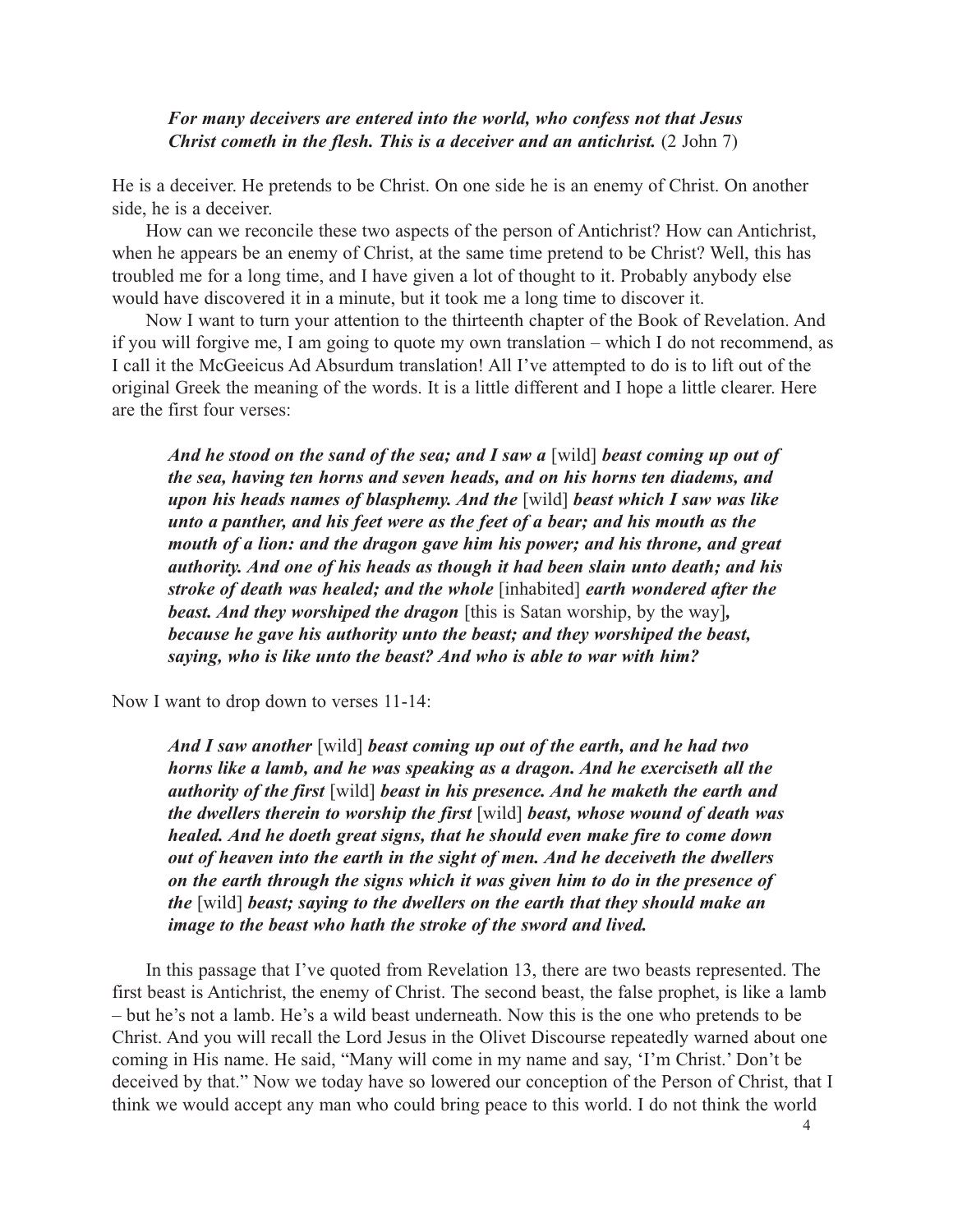would ask whether he came from heaven or hell, and I don't think they would care. They would take him. They would elect any man who could bring peace to this world today, and that man will be Antichrist. He will be a false Christ who will bring in a period of peace.

Here in Revelation 13 is presented the first aspect of Antichrist. Let me go over this again rather carefully.

- 1. We are told that "he stood on the sand of the sea." "He" refers back to the dragon in the preceding chapter. There the dragon is identified as Satan. Satan is the one who brings this beast up out of the sea.
- 2. "The sea" is representative of the Gentile nations. So out of the nations of the world he is coming.
- 3. The beast rising "out of the sea" pictures the first ruler. He will not be a Jew.
- 4. The second beast, "and another wild beast" (verse 11), has to be a Jew in order to be accepted by the Jews.

So you see, two men are presented on the pages of Scripture, and both men represent Antichrist. There are many antichrists. These two will head up all that the Word of God has to say concerning the Antichrist who is to come. This again is my own translation:

# *And he stood on the sand of the sea; and I saw a [wild] beast coming up out of the sea, having ten horns and seven heads, and on his horns ten diadems, and upon his heads names of blasphemy.* (Revelation 13:1)

Then in the following verses he goes on to describe him.

*Is Antichrist Rome reunited?* Some expositors look at this "beast" as the nation of Rome which is to be brought back together. Others regard him as the Antichrist who puts it together. May I say to you that I think it refers to both. You cannot have a king without a kingdom; you cannot have a kingdom without a king. If you don't believe that, ask Constantine II, exiled king of Greece, who escaped to Italy. He is no king – he doesn't have a kingdom. He is out of a job and has had a hard time. A true king must have a kingdom. When you have a kingdom, you have to have a king. This "beast" refers to both the kingdom and the person.

*Is he someone from the past?* Now verse 3 says something that has disturbed a great many of us – it has disturbed me, I can assure you. Again my literal translation:

# *And one of his heads as though it had been slain unto death; and his stroke of death was healed; and the whole* [inhabited] *earth wondered after the beast.* (Revelation 13:3)

There is a belief abroad that this will be some man who has lived in the past whom Satan will bring back from the dead. Some believe he will be Nero. The early church believed he would be Nero. Also a great many of the church fathers believed that he would be Judas Iscariot. And right now in prophetic circles in this country a belief is circulating that Antichrist will indeed be Judas Iscariot. Now I dismiss all this speculation absolutely, and I'll tell you why I have to dismiss it. It is because of the fact that the head of the "beast" described here was wounded and he is brought back to life. Can Satan resurrect anyone from the dead? The answer is absolutely he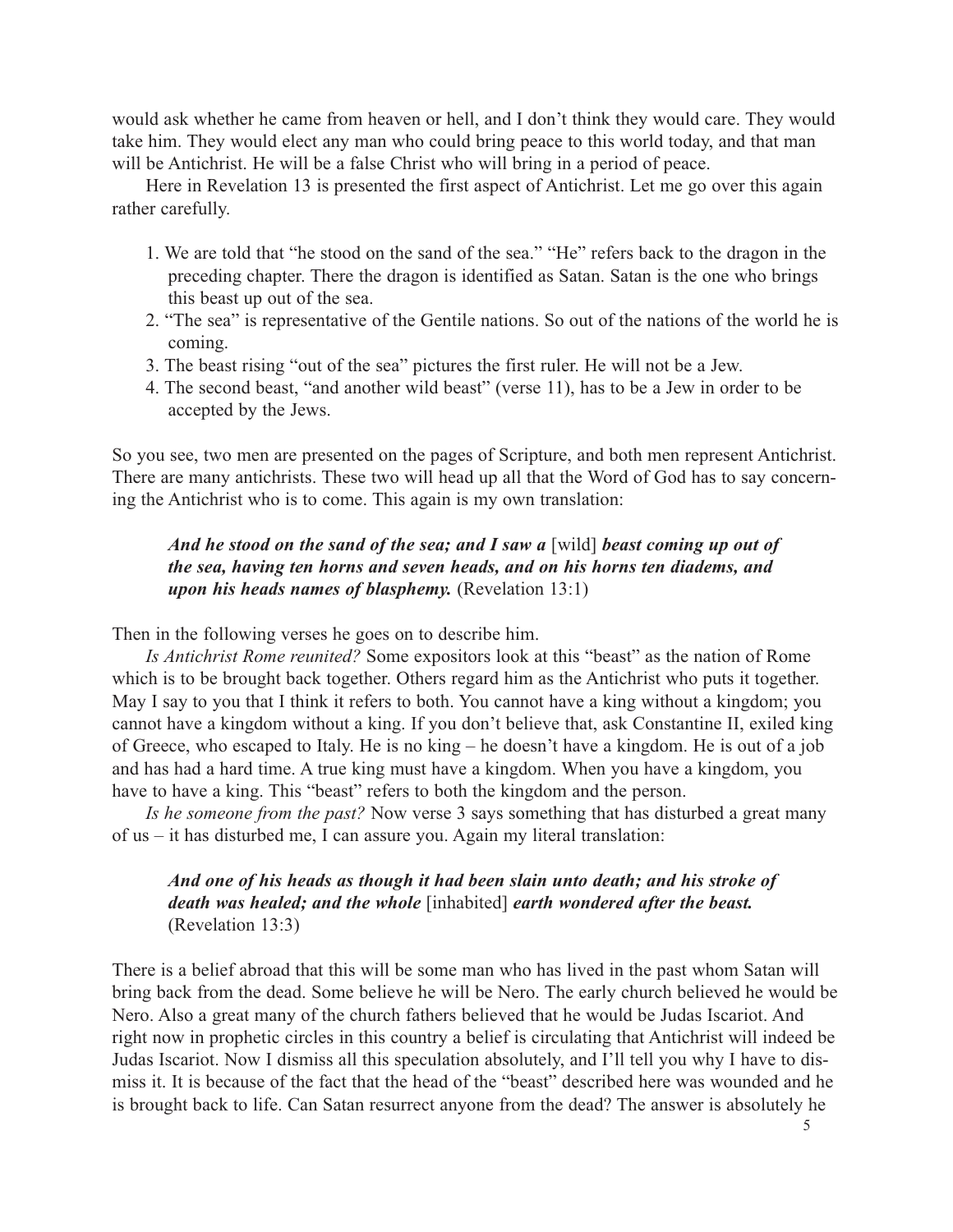cannot.

I believe this refers to the kingdom of the "beast"; this is the Roman Empire that fell apart and will come back together again. And it's like a resurrection. The "beast" himself will not be raised from the dead. I do think some kind of chicanery will be used concerning him, but I do not think that he will die and be raised from the dead. Satan cannot raise the dead.

Now I want to turn to a passage of Scripture that I feel is very important in this connection. Note now the words of the Lord Jesus. He is giving the reason that He can say, "He that heareth my word, and believeth on him that sent me, hath everlasting life." Why? Actually there are three reasons He can say that, one of which is that He raises the dead, and He is the only one to whom the Father has given that power.

## *For as the Father raiseth up the dead, and giveth them life, even so the Son giveth life to whom he will.* (John 5:21)

Only God can give life. And now the Lord Jesus, who is God, says He gives life also. Now let me drop down in this passage to verse 25:

# *Verily, verily, I say unto you, The hour is coming, and now is, when the dead shall hear the voice of the Son of God; and they that hear shall live.* (John 5:25)

Whose voice? The voice of the Son of God. Only Jesus Christ can raise the dead. Satan cannot do that. Therefore, Antichrist could not be Nero. He could not be Judas Iscariot. He could not be anybody who has already lived. He will have to be some new person that appears on the scene. He goes on to say regarding Christ:

*…All that are in the graves shall hear his voice, and shall come forth: they that have done good, unto the resurrection of life; and they that have done evil, unto the resurrection of damnation.* (John 5:28, 29)

What does He mean by "they that have done good"? They came to Him with the question:

*…What shall we do, that we might work the works of God? Jesus answered, and said unto them, This is the work of God, that ye believe on him whom he hath sent.* (John 6:28, 29)

Today the good work God asks you to do is to believe on Jesus Christ. It is the believer who will hear His voice and be raised. Then later on, as I understand it, the Old Testament saints are to be raised to enter the Kingdom, during the Millennium, at the end of the Great Tribulation. Then at the end of the Millennium, the lost are raised for judgment. Only Jesus Christ can raise the dead.

Have you ever noticed that no so-called faith healer can raise the dead? God gave that sign to the apostles; not only could Simon Peter and Paul and the others heal the sick, they also raised the dead. And when you find one of these "faith healers" abroad today who is raising the dead, let me know. I'll go see him then, but not until then. Power to heal the sick and raise the

6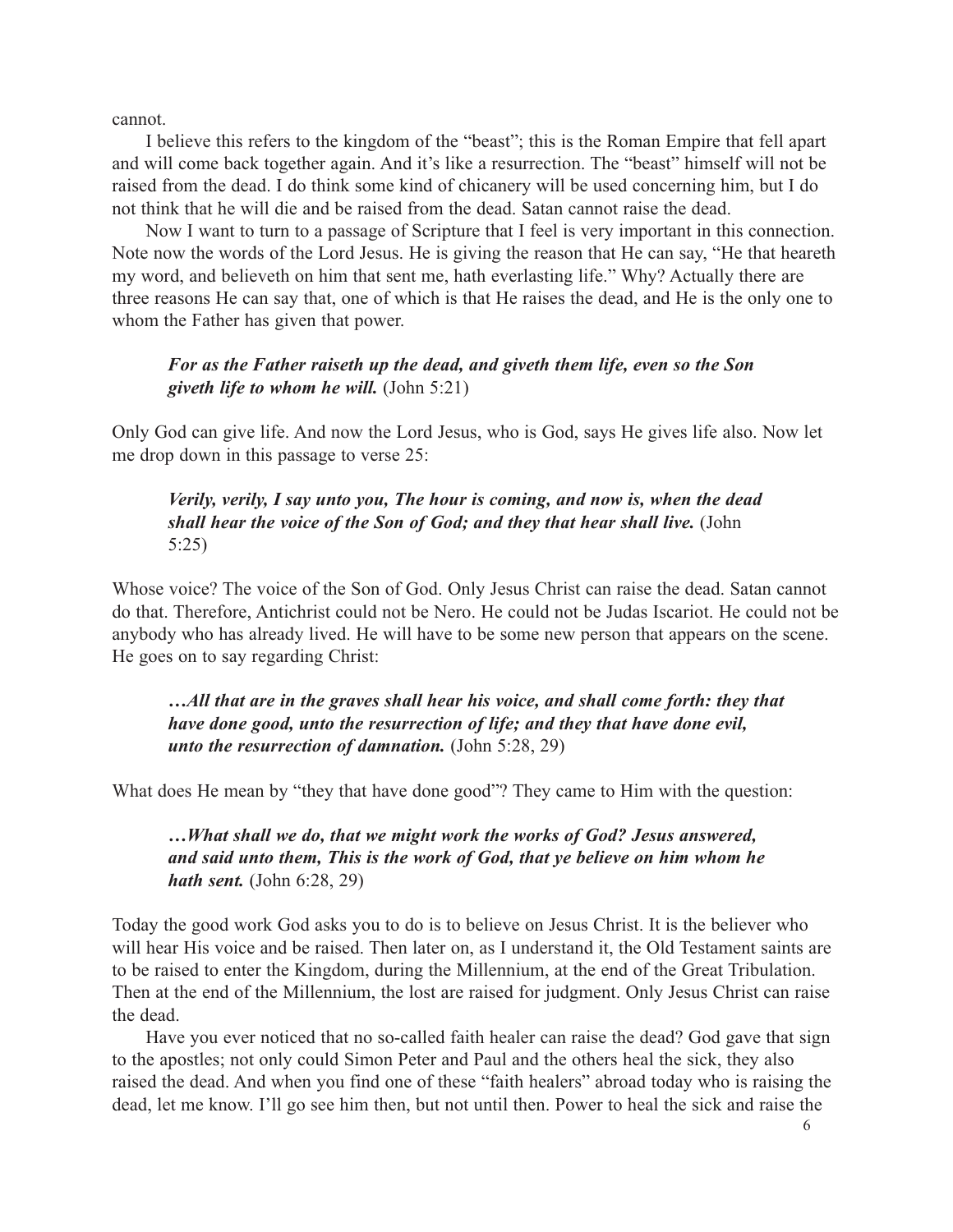dead was given to the apostles. It's been given to no one else! Only the Son has power to raise the dead. My, this is a tremendous fact today! Therefore, I don't see how in the world the Antichrist could be Judas or anyone else who has already died.

*How can he imitate Christ?* Now let's look at this other aspect of Antichrist. He's a false christ, a pseudo-christ. In 2 Thessalonians there are several things I would like to refer to. First of all, will you notice that he's called here the "wicked one." That's another one of his aliases.

*And then shall that wicked one he revealed, whom the Lord shall consume with the spirit of his mouth, and shall destroy with the brightness of his coming, even him whose coming is after the working of Satan with all power and signs and lying wonders.* (2 Thessalonians 2:8, 9)

So Antichrist will perform miracles. He will be a miracle worker. And do you know that he's the only miracle worker the Scriptures promise for the future, with the exception of the Lord Jesus Christ? He's the only one. For this reason I'm not interested in "miracle workers" today. I am afraid of them.

A family who had belonged to a church I went to pastor in Nashville had gone into spiritualism. The pastor who had retired suggested I go to visit them. I went to see them, and they said, "Why, Dr. McGee, we sat for fifteen years in that Presbyterian church, and we never saw anything happen. We went into spiritualism and, just like that, things began to happen." And I said, "I believe you. But why would anybody with intelligence sit fifteen years with nothing happening? I think I would have moved before then." I feel sorry for people who have been sitting in churches for fifteen years without anything happening. My friend, something ought to happen if you've been sitting in God's house listening to God's Word! The second thing I said to them was: "The terrible truth is that you have come into something that *does* have power, but have you ever questioned the source of that power? John says to try the spirits. See whether they are of God or not. Had it ever occurred to you that this may be Satan?" Oh, they had never thought of that. "Well," I said, "it might be well to try it out. We have no miracle worker today except one that will come finally from Satan." And I said, "We walk today by *faith*." God's people find that so hard, don't we? We want to *see* something. We want to *hear* something. We want to *experience* something. And I believe in all of that, but I think the important thing in this world in which we are living is to be able to walk with God by faith.

Now this one we call Antichrist who is to appear denies the Deity – but he assumes deity.

*And I beheld another beast coming up out of the earth; and he had two horns like a lamb, and he spoke like a dragon. And he exerciseth all the power of the first beast before him, and causeth the earth and them who dwell on it to worship the first beast, whose deadly wound was healed. And he doeth great wonders, so that he maketh fire come down from heaven on the earth in the sight of man, and deceiveth them that dwell on the earth by means of those miracles which he had power to do in the sight of the beast, saying to them that dwell on the earth, that they should make an image to the beast, that had the wound by a sword, and did live. And he hath power to give life unto the image of the beast, that the image of the beast should both speak, and cause that as many as would not worship the image of the beast should be killed. And he causeth all,*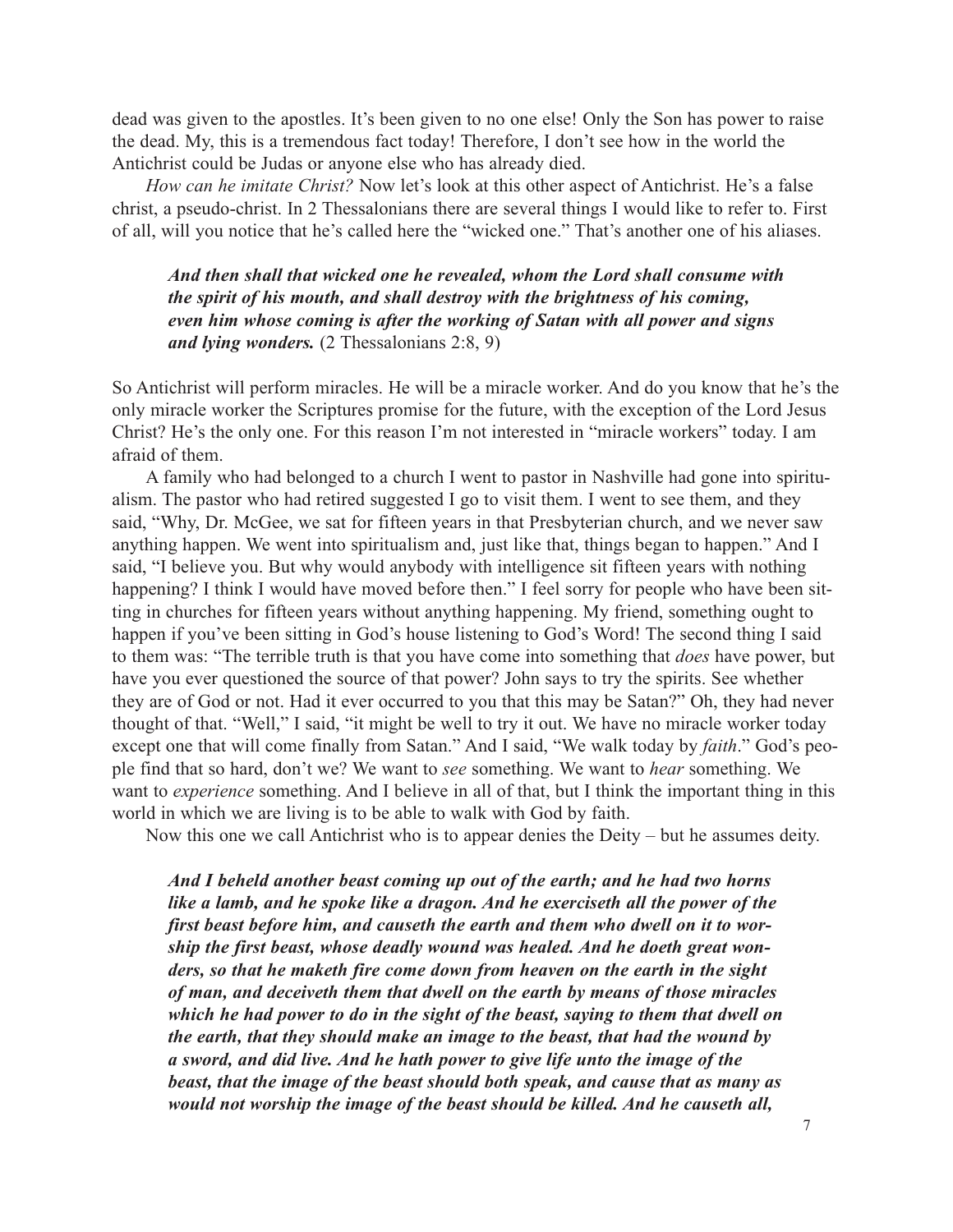*both small and great, rich and poor, free and enslaved, to receive a mark in their right hand, or in their foreheads, and that no man might buy or sell, except he that had the mark, or the name of the beast, or the number of his name. Here is wisdom. Let him that hath understanding count the number of the beast; for it is the number of a man; and his number is six hundred threescore and six.* (Revelation 13:11-18)

He acts like he's a lamb, but he's a wild beast. He's Antichrist. He pretends to be Christ, and he will be the religious ruler of the world. And he will work with Antichrist, the political ruler of the world.

Part of the mystery in trying to identify Antichrist has been the belief that he is one person and that we must have one person to fulfill the demands of Scripture. However, the first "beast" represents the first aspect of Antichrist that denies the deity of Christ and is the enemy of Christ. The second "beast" represents the second aspect of Antichrist. He is a wolf in sheep's clothing in that he imitates Christ. And both together are *the* Antichrist. Both are against the living and true Christ. And that's the reason the Lord Jesus Himself said twice in the Olivet Discourse, "Many will come in my name. They will deceive many." And that is the tragic thing.

#### **Two Departures?**

I want you to notice in 2 Thessalonians 2:3 something very, very important. "Let no man deceive you by any means; for that day shall not come, except…." Notice the reference to "that day." What day is that? It is the Day of the Lord; it is the day that the apostles asked Jesus about. You remember that they came to the Lord Jesus when He went to the top of the Mount of Olives and asked Him first, "When shall these things be?" (Matthew 24:3). When will there not be left here one stone upon another? (See verse 2.) He told them that when they would see Jerusalem compassed with armies they would know the time had come. That happened in A.D. 70. I'm of the opinion that several of the apostles were there. Perhaps they climbed up on the battlements of the walls of Jerusalem and looked over. When they saw the standard, the eagles of the Roman government of Titus there, I think one apostle nudged the other and said, "This is what He was talking about. This is it! It has come to pass." Titus destroyed Jerusalem just as the Lord Jesus said, and not one stone was left upon another. Let me repeat what I said in another message – it bears repeating. If you doubt that one stone was not left upon another, look at the wailing wall in Jerusalem today. The thing that amazes me about the western wall is the kinds of stones that are in it. There are stones from Solomon's temple, from the temple days of Ezra and Haggai and from every other period. One stone was not left upon another when Titus took Jerusalem. And that prophecy was fulfilled.

They had another question: What is the sign of the end of the age? Now that is what Paul is talking about in 2 Thessalonians 2:3. The Lord Jesus labeled the end of the age as the Great Tribulation period. I didn't label it. No evangelical labeled it. The Lord Jesus is the One who labeled it the Great Tribulation period (Matthew 24:21). He said there would be nothing like it in the history of the world.

Now let's look at this again:

*Let no man deceive you by any means; for that day shall not come, except*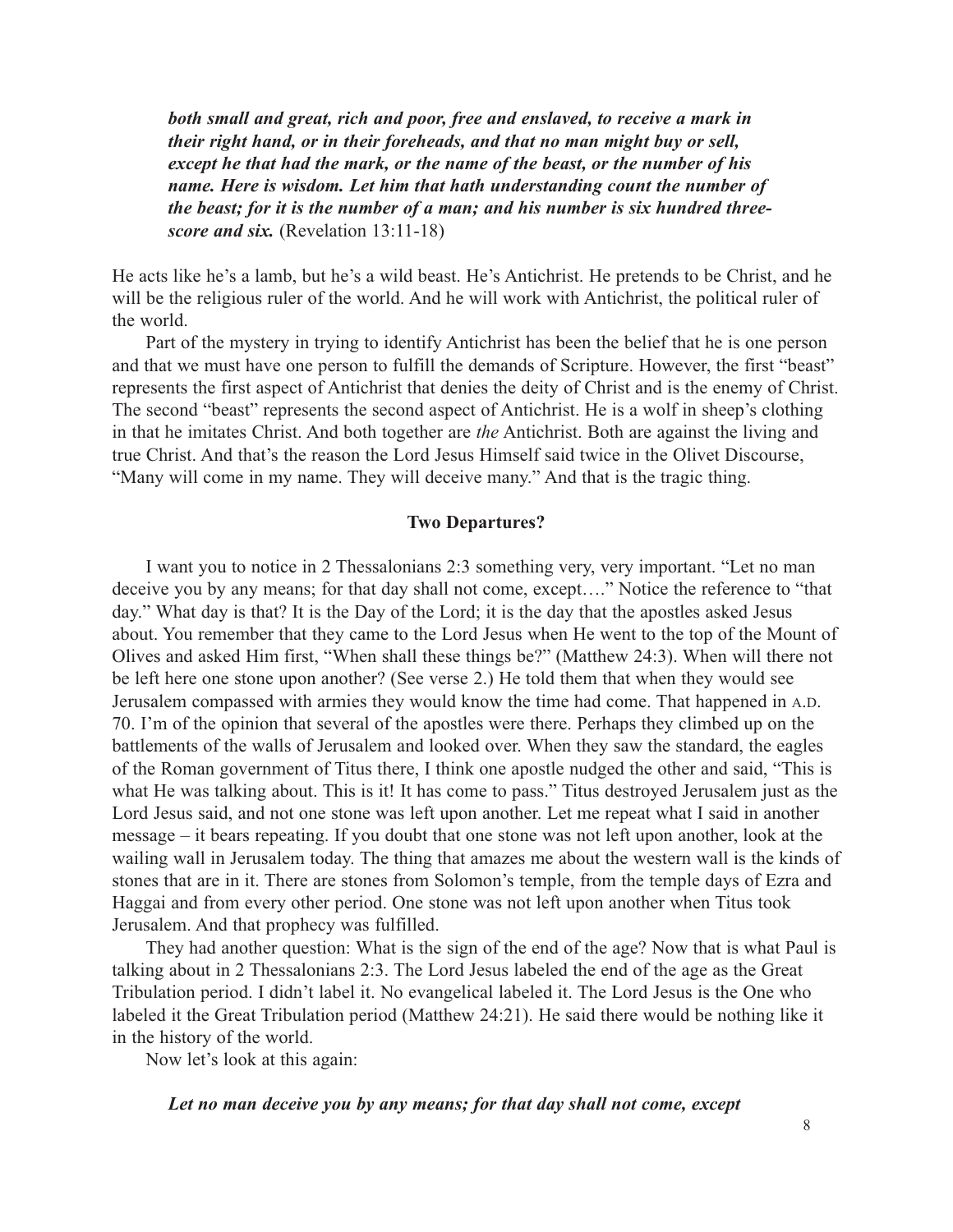## *there come the falling away first, and that man of sin be revealed, the son of perdition.* (2 Thessalonians 2:3)

The word I'm interested in here is "the *falling away* first." And when I made a study of this word, I just had to stand up in my study and say, "Hallelujah!" What a wonderful revelation it was to see the root meaning of the word. Now the word in Greek is *apostasia* and it comes from *apostasis*. The root word means "departure" or "removal from." And the verb means "to remove, to depart, to leave." It comes from two words: *histemi*, meaning "to stand," and *apo,* meaning "away from." From this we get our word apostasy. Apostates, we understand today, are men who held the truth at one time. They've stood for the truth of Scripture and now they *apohistemi*, they stand away from it.

That's one meaning of the word. But that's not all the meaning of this word. The primary meaning is "a departure." Paul says that day shall not come until the "falling away" or "departure." What departure is he talking about? Well, the same departure he talked about in his first epistle to the Thessalonians. That's the Rapture of the church. The church is going to depart from this earth. The Rapture is the removal of the church, the departure of the church from the earth. Paul dwelt on that in his first epistle when he was answering their question about their loved ones:

*For the Lord himself shall descend from heaven with a shout, with the voice of the archangel, and with the trump of God; and the dead in Christ shall rise first; then we who are alive and remain shall be caught up....* (1 Thessalonians 4:16, 17)

This is an *apohistemi*, that's a departure. And to me the word that Paul uses is marvelous because it speaks of two things. It speaks of two departures, because the whole church is to apostatize:

- 1. The true church is to leave the earth;
- 2. The professing church will just move away from the truth.

The Lord Jesus said, "When the Son of man cometh, shall he find [the] faith on the earth?" (Luke 18:8). That is, will He find that the body of truth, the apostles' doctrine, is still held? In the original Greek the question is phrased in such a way that it demands a negative answer. The professing church will have departed so far from the faith that in the seventeenth chapter of Revelation it is called the harlot. The true church, called the Bride of Christ, has been caught up to meet Him. That departure must come first. As we saw in 2 Thessalonians 2:3, "… that day shall not come, except there come the falling away first, and that man of sin be revealed, the son of perdition." In other words, the Antichrist cannot appear until the true church departs from this earth. Now we have this twofold meaning. Some shall depart from the faith, and some shall depart from the earth. The departure of the true church from the earth brings in total apostasy; so that what the Lord Jesus said about not finding faith on the earth when He comes will be fulfilled.

Now from the viewpoint of the earth, it will be a departure. From the viewpoint of heaven, it will be a rapture; they will be caught up – *apostasia*. That will be the leaving, the departure,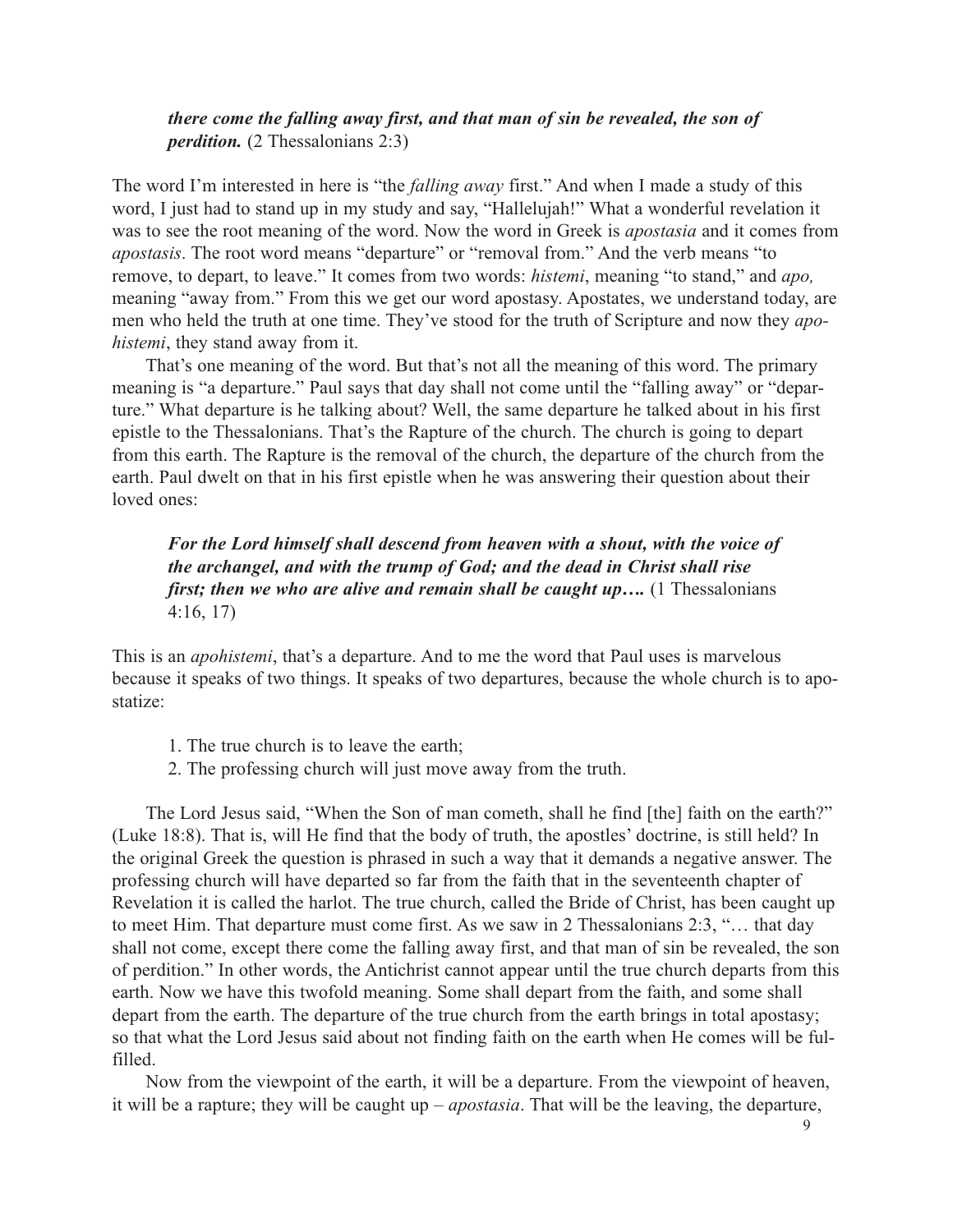of the true church. I think that the world is going to say at that time, "They're gone. They've departed. They've left us." And if they are ever to say, "Hallelujah," that's when they'll say it. The world will rejoice at first. Antichrist will make them believe that they're entering the Millennium when actually they will be entering the Tribulation. That, I think, is the big lie. The world will think they're bringing in the Millennium. And, my friend, haven't you voted already for many candidates who promised to bring peace to this world? Didn't Woodrow Wilson promise it as far back as 1917? And hasn't peace been the platform of many men since then? Don't misunderstand – these men are sincere. They're not antichrists. But they tried to bring peace to the earth. You and I both know that when the man appears on the scene who tells this war-weary world, "We're going to have peace, and I'm going to bring it," they will say, "Bring him on. We turn it all over to him." And the world would take him today in five minutes if he appeared. Only God is holding him back. God is not going to let him appear until He calls out His church, and He alone knows when that time will be fulfilled.

The world will be rejoicing as the Antichrist begins his rule. But it's going to be the saddest day this earth has ever seen, because it means the departure of the church and the entrance of the world into an awful period identified by Christ as the Great Tribulation.

I saw this illustrated some time ago. We were out at the airport getting ready to take a plane to go back East. We had quite a bit of time to spend because we always get there early. So I spent some time walking around. There was a plane getting ready to leave for the Hawaiian Islands, and I am always interested in going to the Hawaiian Islands, so I just looked at the folk who were going. Most of them were going out for a holiday. But I saw a couple sitting there, a soldier boy in uniform, a fine looking young fellow, and beside him the prettiest little wife you've ever seen, holding a fine looking baby. And they were both sad. Everybody else going to the Hawaiian Islands was anticipating the fun they were going to have, but he was on his way to Hawaii to join his outfit going to Vietnam. There sat that fellow and there sat the girl. They weren't saying anything. They were just staring out into space. The little boy didn't know what it was all about, so he was having a big time. When the call came to board the plane, they stood up. I saw him put those great big arms around both of them, his wife and that little boy. And he kissed both of them. Tears were coming down his cheeks and tears were coming down her cheeks. The little boy, he was still having a big time. And then the fellow picked up his little old bag he had there, started out to the plane, and disappeared. The girl stood there, then she went over to the window and waited till the plane pulled out to get on the runway. I watched her as she went away carrying that baby and carrying that bag you women have to carry when you've got a baby. She was weighted down. I never felt as sorry for anyone as I did for that girl. I wondered what the future held. Was there a father or a mother she would go to, or would she have to live alone and take care of that baby by herself? I don't know, but it was sad to see.

I thought, *That's the way it's going to be on this earth someday when the departure, the Rapture, takes place.* The earth will rejoice for awhile, but then a great company of people are going to begin to wake up. They will find they've been deceived. The man who promised peace is Antichrist, not Christ at all. He has taken them in; he has absolutely deceived them.

#### **Just Like Ahithophel**

There are many types of the Antichrist in history and on the pages of Scripture. I think Judas is probably the most accurate type. But for another illustration I would like you to look at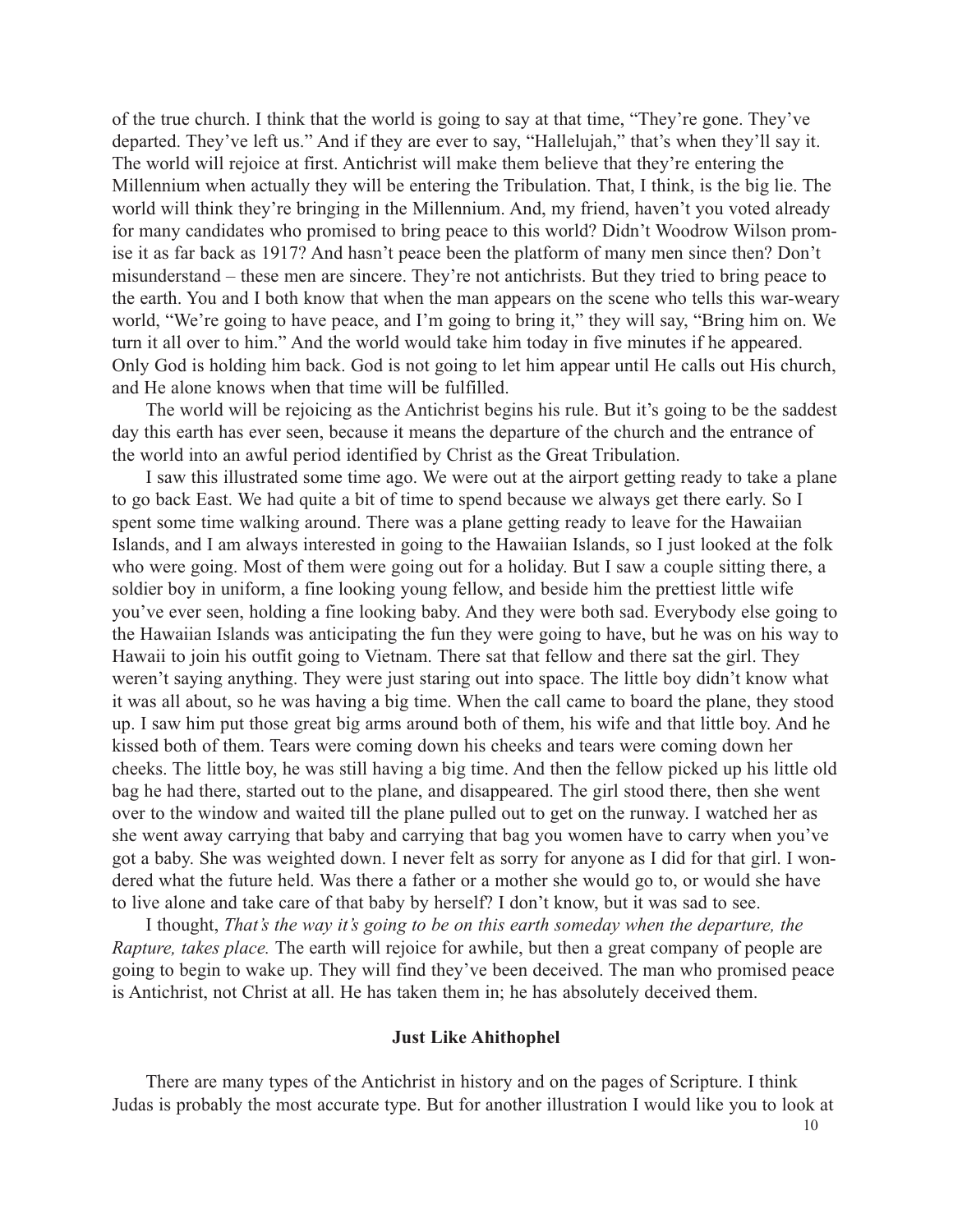one that may have escaped your notice. He is Ahithophel. Maybe you haven't even heard of Ahithophel. You can read his story in 2 Samuel 15-17. Ahithophel was one of the counselors in the inner circle that counseled David. David looked to him as he looked to no other man for advice. Then word came to David that Absalom, his favored son, was stirring up a rebellion. It broke David's heart that his own son was leading a rebellion against him. David was warned by those who loved him that the thing was underhanded, that those whom he thought were true to him were not true to him. They had deceived him. So David left the city of Jerusalem and went up the ascent of Mount Olivet. Then word came to him that Ahithophel had gone over to Absalom. This was a low blow to David. It was bad enough to have his own son rebel against him, but now Ahithophel, his chief counselor, the man whom he knew and trusted, had betrayed him. Weeping and with his head covered, David went out over the Mount of Olives, back down into the wilderness again. David had been deceived. Ahithophel, I think, is a picture of Antichrist who will deceive this world someday.

Now I want to turn to Psalm 55, a psalm that David wrote with this rebellion as the background. There's a storm brewing:

#### *I would hasten my escape from the windy storm and tempest.*

There was an undercurrent, and David now is getting away from it.

# *Destroy, O Lord, and confuse their tongues* [the tongues of these who were plotting the death of David]*; for I have seen violence and strife in the city.*

We think today that violence and strife in the city are something new. David saw it in Jerusalem. Perhaps there were those carrying placards conducting little protest meetings in front of the palace saying, "Down with David. Up with Absalom." And David says, "There's strife and violence in the city."

# *Day and night they go about it upon the walls; mischief also and sorrow are in the midst of it. Wickedness is in the midst thereof; deceit and guile depart not from her streets.*

David said, "When I walk down the street, Mr. So-and-so speaks to me, and I'm not sure whether he's my friend or not now. I've heard he's been plotting against me." David says, "I'm getting out of Jerusalem." Now listen to him:

*For it was not an enemy that reproached me; then I could have borne it. Neither was it he that hated me that did magnify himself against me; then I would have hidden myself from him.*

He's talking about Ahithophel.

#### *But it was thou, a man mine equal, my guide, and my familiar friend.*

"Why, Ahithophel – he's my friend, and now he has betrayed me." He's a Judas Iscariot.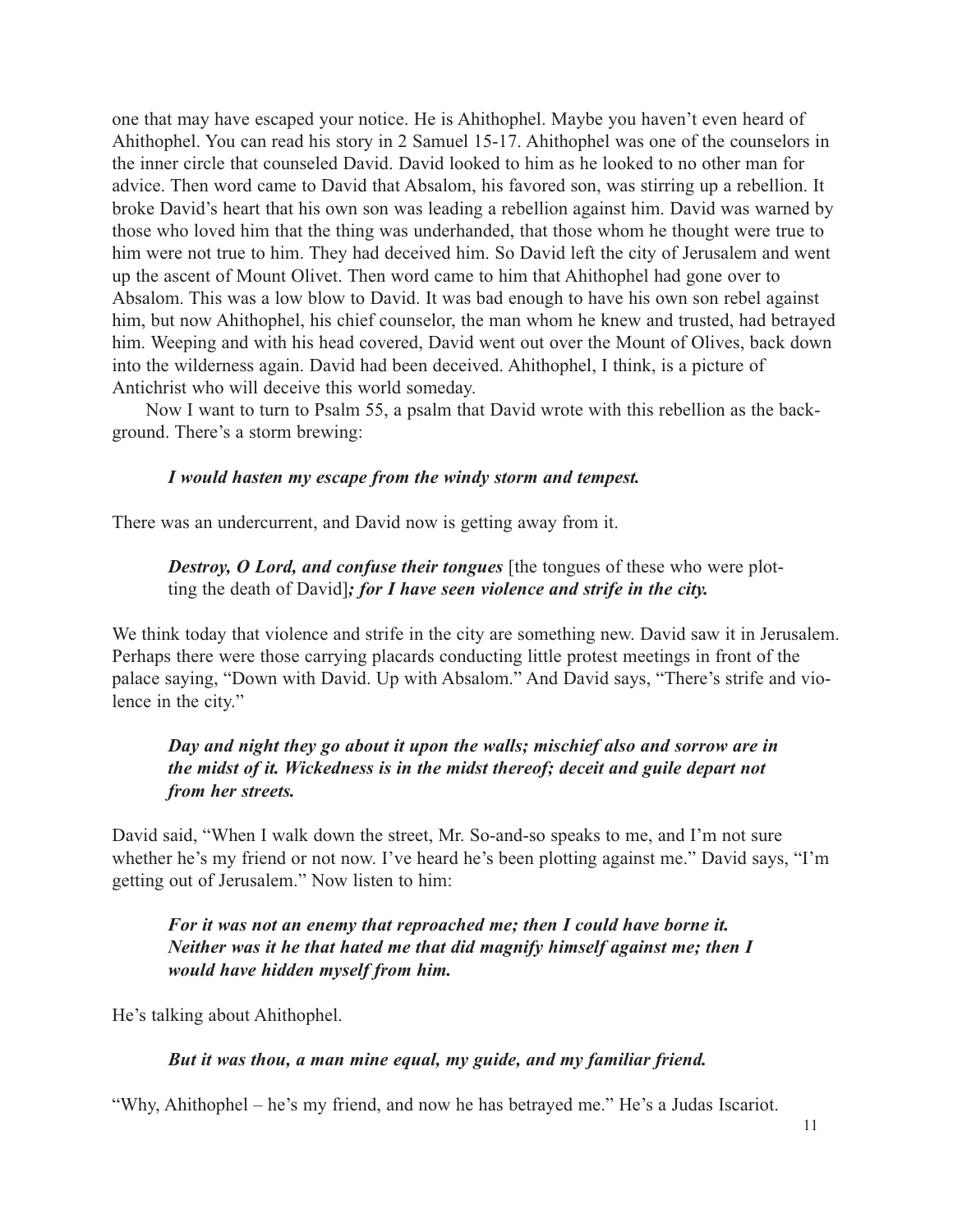#### *We took sweet counsel together, and walked unto the house of God in company.*

David just bursts out with this cry of judgment:

# *Let death seize upon them, and let them go down alive into sheol; for wickedness is in their dwellings, and among them.*

Now, David, what are you going to do in a time like this? Listen to David.

#### *As for me, I will call upon God, and the Lord shall save me.*

David, what are you going to do when all of the foundations are going out from under you? He says, "I'm going to trust the Lord. I'm going to rest in Him." Friend, we're living in dangerous days. Whom do you trust today – really? Whom do you rest upon? Now listen to David – he's not through.

# *The words of his mouth were smoother than butter, but war was in his heart; his words were softer than oil, yet were they drawn swords.*

He says, "Old Ahithophel, that sly, slippery snake that he was, just wriggled his way right into the palace; he put his arm around me and said, 'You know, David, I love you. I'm going to serve you.'" And David says his words were like melted butter, smooth as oil, but in his heart was war. What will you do, David?

# *Cast thy burden upon the Lord, and he shall sustain thee; he shall never suffer the righteous to be moved.* (verses 8-16, 21, 22)

David says, "The thing I'm going to do is trust in God. I can't even trust Ahithophel. I can't trust in men, but I can trust God."

As we move into the end time we're seeing the thing that Paul said would take place during the last days of the church. Men would be traitors and high-minded, and you would not be able to trust them. These are days when God's people need to trust the Lord as they've never trusted Him before.

#### **To Know Him!**

Now I want to make a practical application. Very frankly this character, the Antichrist, who passes across the pages of Scripture, I see as two persons: one against Christ; another attempting to be Christ. But both of them are awful deceivers and terrible enemies of Christ. I don't ever expect to see either one of them. I don't want to know them. But I want to say this to you: I want to know the Lord Jesus Christ a little better. Even Paul, when he got to the end of his life, said:

*That I may know him, and the power of his resurrection, and the fellowship of*